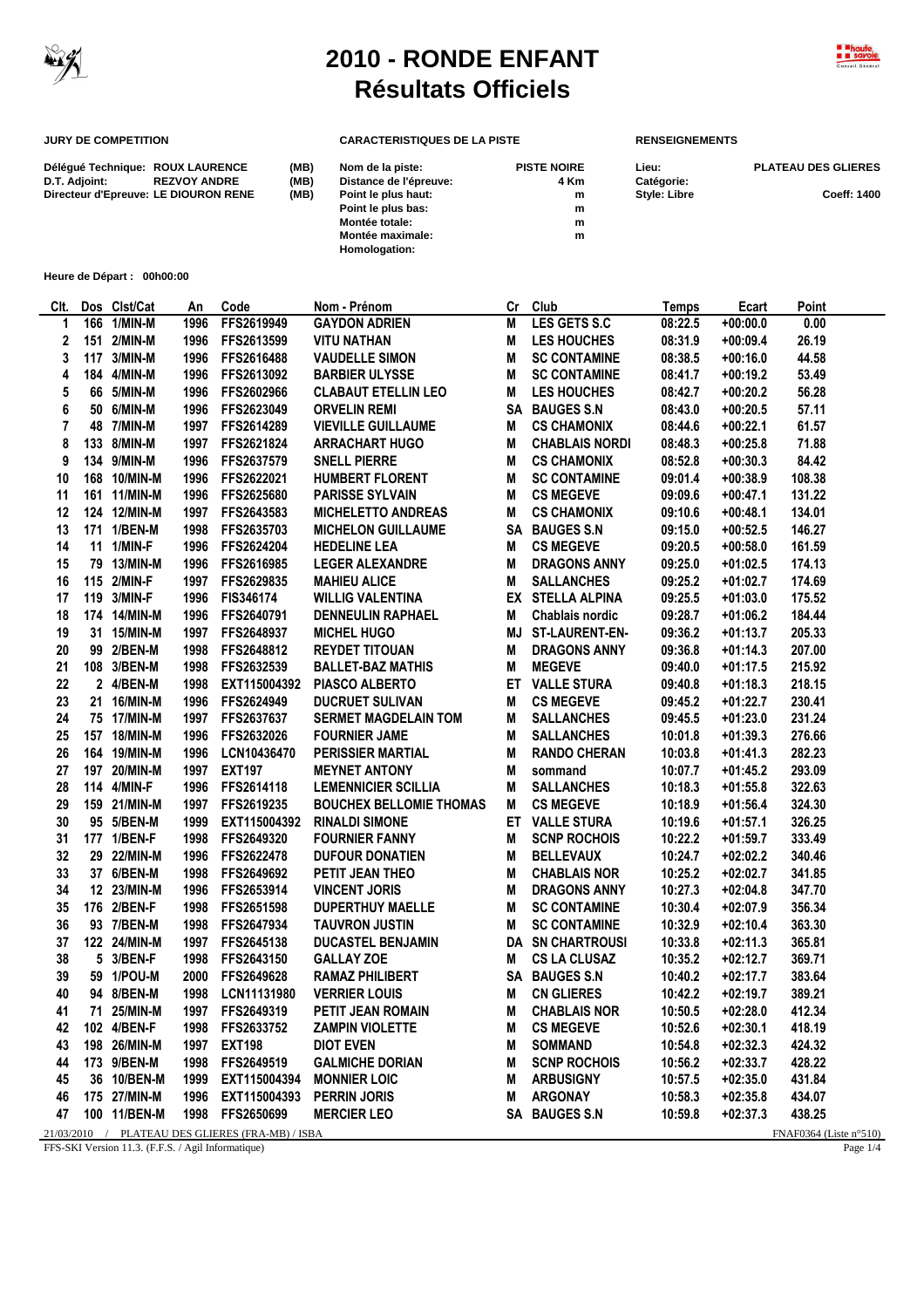

| Clt. |     | Dos Clst/Cat    | An   | Code                                             | Nom - Prénom                | Cr | Club                    | <b>Temps</b> | Ecart      | Point                     |
|------|-----|-----------------|------|--------------------------------------------------|-----------------------------|----|-------------------------|--------------|------------|---------------------------|
| 48   |     | 7 12/BEN-M      | 1998 | FFS2626166                                       | <b>LEMENNICIER MAYEUL</b>   | M  | <b>SALLANCHES</b>       | 11:02.1      | $+02:39.6$ | 444.66                    |
| 49   |     | 144 5/MIN-F     | 1997 | FFS2630201                                       | <b>DELACQUIS MYLENE</b>     | M  | <b>SALLANCHES</b>       | 11:03.2      | $+02:40.7$ | 447.72                    |
| 50   | 121 | 6/MIN-F         | 1997 | FFS2615630                                       | <b>MESTELAN ALEXANDRINE</b> | М  | <b>CS LA CLUSAZ</b>     | 11:03.5      | $+02:41.0$ | 448.56                    |
| 51   | 149 | 28/MIN-M        | 1996 | LCN11140264                                      | <b>CLERC PHILEMON</b>       | М  | <b>CN GLIERES</b>       | 11:03.8      | $+02:41.3$ | 449.39                    |
| 52   |     | 162 29/MIN-M    | 1996 | FFS2639315                                       | <b>OLLIVIER PLAUD ALIX</b>  | M  | <b>VILLARD/BOEG</b>     | 11:04.9      | $+02:42.4$ | 452.46                    |
| 53   |     | 77 2/POU-M      | 2000 | FFS2639892                                       | <b>BEAUVAIS CESAR</b>       | M  | <b>CS MEGEVE</b>        | 11:05.3      | $+02:42.8$ | 453.57                    |
| 54   | 148 | <b>13/BEN-M</b> | 1998 | LCN11127821                                      | <b>BARROT QUENTIN</b>       | M  | <b>CN GLIERES</b>       | 11:07.2      | $+02:44.7$ | 458.87                    |
| 55   |     | 34 14/BEN-M     | 1999 | FFS2643149                                       | <b>MAISTRE AXEL</b>         | M  | <b>CS LA CLUSAZ</b>     | 11:11.5      | $+02:49.0$ | 470.85                    |
| 56   |     |                 | 1997 | FFS2648977                                       | <b>COMBEY NOEL PAUL</b>     |    | <b>CN REVARD</b>        | 11:16.2      | $+02:53.7$ | 483.94                    |
|      |     | 18 30/MIN-M     |      | FFS2625877                                       | <b>POLLET VILLARD LUCAS</b> | SA | <b>CS LA CLUSAZ</b>     |              |            |                           |
| 57   |     | 89 15/BEN-M     | 1999 |                                                  |                             | M  |                         | 11:18.6      | $+02:56.1$ | 490.63                    |
| 58   |     | 3 16/BEN-M      | 1998 | FFS2649313                                       | <b>ALLERA BASTIEN</b>       | М  | <b>SCNP ROCHOIS</b>     | 11:19.0      | $+02:56.5$ | 491.74                    |
| 59   | 17  | 3/POU-M         | 2000 | FFS2649626                                       | <b>MICHELON FLORIAN</b>     |    | SA BAUGES S.N           | 11:22.0      | $+02:59.5$ | 500.10                    |
| 60   |     | 41 17/BEN-M     | 1998 | FFS2643198                                       | <b>FAIVRE JUSTIN</b>        |    | SA cs féclaz            | 11:22.8      | $+03:00.3$ | 502.33                    |
| 61   | 109 | <b>18/BEN-M</b> | 1998 | EXT115004393                                     | <b>CORMIER NATHAEL</b>      | M  | <b>LES OLLIERES</b>     | 11:24.1      | $+03:01.6$ | 505.95                    |
| 62   | 150 | 7/MIN-F         | 1997 | FFS2647453                                       | <b>BAUDRAND LUANA</b>       | M  | <b>CHABLAIS NOR</b>     | 11:26.5      | $+03:04.0$ | 512.64                    |
| 63   | 200 | 31/MIN-M        | 1997 | <b>EXT</b>                                       | <b>PERY GUILLAUME</b>       | M  | <b>SOMMAND</b>          | 11:27.9      | $+03:05.4$ | 516.54                    |
| 64   |     | 145 19/BEN-M    | 1999 | FFS2643479                                       | <b>GRAVIER ANTOINE</b>      | M  | <b>SALLANCHES</b>       | 11:29.5      | $+03:07.0$ | 521.00                    |
| 65   |     | 57 8/MIN-F      | 1996 | FFS2643151                                       | <b>ROBERT JACQUELINE</b>    | M  | <b>CS LA CLUSAZ</b>     | 11:31.0      | $+03:08.5$ | 525.17                    |
| 66   |     | 196 32/MIN-M    | 1996 | <b>EXT196</b>                                    | <b>DECOTTOGNIE MATHIEU</b>  | М  | <b>SOMMAND</b>          | 11:31.2      | $+03:08.7$ | 525.73                    |
| 67   |     | 46 4/POU-M      | 2000 | FFS2632142                                       | THIBAL THEO                 | SA | Club des sports la      | 11:34.3      | $+03:11.8$ | 534.37                    |
| 68   |     | 76 20/BEN-M     | 1999 | PC11129828                                       | <b>DECHAMBOUX FELIX</b>     | Μ  | club nordique glie      | 11:34.8      | $+03:12.3$ | 535.76                    |
| 69   |     | 199 33/MIN-M    | 1997 | <b>EXT199</b>                                    | <b>PIERRU THOMAS</b>        | M  | <b>SOMMAND</b>          | 11:38.1      | $+03:15.6$ | 544.96                    |
| 70   |     | 39 21/BEN-M     | 1999 | FFS2638507                                       | <b>COFFY BERTRAND</b>       | М  | <b>SC ABONDANCE</b>     | 11:43.0      | $+03:20.5$ | 558.61                    |
| 71   | 16  | <b>22/BEN-M</b> | 1999 | FFS2645129                                       | <b>NIERMARECHAL ROBIN</b>   | M  | <b>BELLEVAUX</b>        | 11:44.5      | $+03:22.0$ | 562.79                    |
| 72   |     | 35 5/BEN-F      | 1998 | EXT115004394                                     | <b>MONNIER CHLOE</b>        | M  | <b>ARBUSIGNY</b>        | 11:45.0      | $+03:22.5$ | 564.18                    |
| 73   |     | 130 34/MIN-M    | 1997 | FFS2648699                                       |                             | M  |                         | 11:45.4      | $+03:22.9$ | 565.29                    |
|      |     |                 |      |                                                  | <b>CHARLIER MAXIME</b>      |    | LES GETS S.C            |              |            |                           |
| 74   |     | 52 6/BEN-F      | 1998 | FFS2649318                                       | <b>POISSON SOLINE</b>       | M  | <b>SCNP ROCHOIS</b>     | 11:46.0      | $+03:23.5$ | 566.97                    |
| 75   |     | 88 23/BEN-M     | 1998 | FFS2623591                                       | <b>JAKKEL MELVYN</b>        | M  | <b>CS LA CLUSAZ</b>     | 11:50.6      | $+03:28.1$ | 579.78                    |
| 76   |     | 172 35/MIN-M    | 1997 | FFS2643821                                       | <b>FAURE DAMIEN</b>         | M  | <b>DRAGONS ANNY</b>     | 11:52.6      | $+03:30.1$ | 585.35                    |
| 77   | 116 | 9/MIN-F         | 1997 | FIS344299                                        | <b>RAY JULIA</b>            |    | EX STELLA ALPINA        | 11:53.8      | $+03:31.3$ | 588.70                    |
| 78   | 210 | 36/MIN-M        | 1997 | <b>EXT210</b>                                    | X210                        | M  | PRAZ DE LYS SO          | 11:56.1      | $+03:33.6$ | 595.10                    |
| 79   |     | 152 37/MIN-M    | 1996 | EXT115004394                                     | PETIT ROMAIN                | M  | <b>ANNECY</b>           | 11:57.3      | $+03:34.8$ | 598.45                    |
| 80   |     | 26 24/BEN-M     | 1999 | LCN11138337                                      | <b>GARCIN ELIE</b>          | M  | <b>RANDO CHERAN</b>     | 11:57.6      | $+03:35.1$ | 599.28                    |
| 81   | 139 | 38/MIN-M        | 1997 | FFS2648769                                       | PIODELLA GUILLAUME          | M  | <b>SC CONTAMINE</b>     | 11:58.1      | $+03:35.6$ | 600.68                    |
| 82   | 206 | 10/MIN-F        | 1997 | <b>EXT206</b>                                    | X206                        | M  | PRAZ DE LYS SO          | 11:58.9      | $+03:36.4$ | 602.91                    |
| 83   |     | 132 11/MIN-F    | 1997 | FFS2630517                                       | <b>FERU LAURA</b>           | M  | Dragons d'Annec         | 12:04.0      | $+03:41.5$ | 617.11                    |
| 84   | 81  | <b>25/BEN-M</b> | 1999 | FFS2625867                                       | <b>CHAPPAZ JULES</b>        | M  | <b>CS LA CLUSAZ</b>     | 12:05.6      | $+03:43.1$ | 621.57                    |
| 85   |     | 179 12/MIN-F    | 1997 | FFS2619948                                       | <b>BRON JULIE</b>           | М  | LES GETS S.C            | 12:09.5      | $+03:47.0$ | 632.44                    |
| 86   |     | 47 26/BEN-M     | 1998 | <b>EXT14</b>                                     | <b>CHEVALIER LOUIS</b>      |    | Clun Nordique de        | 12:11.4      | $+03:48.9$ | 637.73                    |
| 87   |     | 205 13/MIN-F    |      | 1997 EXT205                                      | X205                        | M  | PRAZ DE LYS SO          | 12:12.4      | $+03:49.9$ | 640.52                    |
| 88   |     | 204 14/MIN-F    |      | 1997 EXT204                                      | X204                        | M  | <b>PRAZ DE LYS SO</b>   | 12:13.5      | $+03:51.0$ | 643.58                    |
| 89   |     | 106 39/MIN-M    | 1996 | EXT115004401                                     | <b>PERRON NICOLAS</b>       | м  | <b>CERCIER</b>          | 12:13.8      | $+03:51.3$ | 644.42                    |
| 90   |     | 15 1/POU-F      | 2000 | LCN11104516                                      | <b>BENED CAMILLE</b>        | M  | <b>CHABLAIS NORDI</b>   | 12:15.1      | $+03:52.6$ | 648.04                    |
| 91   |     | 28 27/BEN-M     |      | 1998 LCN11140963                                 | <b>VOISIN DUNCAN</b>        | M  | <b>BELLEVAUX</b>        | 12:15.6      | $+03:53.1$ | 649.43                    |
| 92   |     | 107 28/BEN-M    | 1998 | EXT115004401                                     | <b>TUPIN LEO</b>            | М  | <b>CHABLAIS NORDI</b>   | 12:18.3      | $+03:55.8$ | 656.96                    |
|      |     | 183 29/BEN-M    | 1998 |                                                  |                             | M  | <b>BELLEVAUX</b>        |              | $+03:58.7$ |                           |
| 93   |     |                 |      | LCN11140930                                      | <b>DESUZINGE DIMITRI</b>    |    |                         | 12:21.2      |            | 665.03                    |
| 94   |     | 208 40/MIN-M    | 1997 | <b>EXT208</b>                                    | X208                        | M  | PRAZ DE LYS SO          | 12:22.2      | $+03:59.7$ | 667.82                    |
| 95   |     | 90 15/MIN-F     | 1997 | LCN11146988                                      | <b>MONOD LAURA</b>          |    | <b>MJ US GIRONNAISE</b> | 12:24.9      | $+04:02.4$ | 675.34                    |
| 96   |     | 131 7/BEN-F     |      | 1998 FFS2619614                                  | <b>POLLET VILLARD MARIE</b> | M  | <b>CS LA CLUSAZ</b>     | 12:26.7      | $+04:04.2$ | 680.36                    |
| 97   |     | 160 41/MIN-M    | 1996 | <b>EXT12</b>                                     | <b>GANASSALI LUCA</b>       |    |                         | 12:30.7      | $+04:08.2$ | 691.50                    |
| 98   |     | 44 30/BEN-M     | 1998 | FFS2648805                                       | <b>BETEMPS LOUIS</b>        | M  | <b>DRAGONS ANNY</b>     | 12:32.6      | $+04:10.1$ | 696.80                    |
| 99   |     | 118 31/BEN-M    | 1998 | LCN11140926                                      | <b>DUFOUR SERAPHIN</b>      | М  | <b>BELLEVAUX</b>        | 12:35.9      | $+04:13.4$ | 705.99                    |
| 100  |     | 202 16/MIN-F    | 1997 | <b>EXT202</b>                                    | <b>BON AMELIE</b>           | M  | <b>SOMMAND</b>          | 12:39.6      | $+04:17.1$ | 716.30                    |
| 101  |     | 51 2/POU-F      | 2000 | LCN11104528                                      | <b>VOISIN SIXTINE</b>       | M  | <b>CHABLAIS NORDI</b>   | 12:41.9      | $+04:19.4$ | 722.71                    |
| 102  |     | 207 17/MIN-F    | 1997 | <b>EXT207</b>                                    | X207                        | M  | <b>PRAZ DE LYS SO</b>   | 12:49.1      | $+04:26.6$ | 742.77                    |
| 103  |     | 72 32/BEN-M     |      | 1999 FFS2649150                                  | <b>RENAUX HUGO</b>          |    | SA CS LA FECLAZ         | 12:54.6      | $+04:32.1$ | 758.09                    |
| 104  |     | 92 8/BEN-F      |      | 1999 FFS2643148                                  | <b>AGNELLET ELEONORE</b>    |    | M CS LA CLUSAZ          | 12:56.4      | $+04:33.9$ | 763.10                    |
|      |     |                 |      | 21/03/2010 / PLATEAU DES GLIERES (FRA-MB) / ISBA |                             |    |                         |              |            | FNAF0364 (Liste $n°510$ ) |

FFS-SKI Version 11.3. (F.F.S. / Agil Informatique) Page 2/4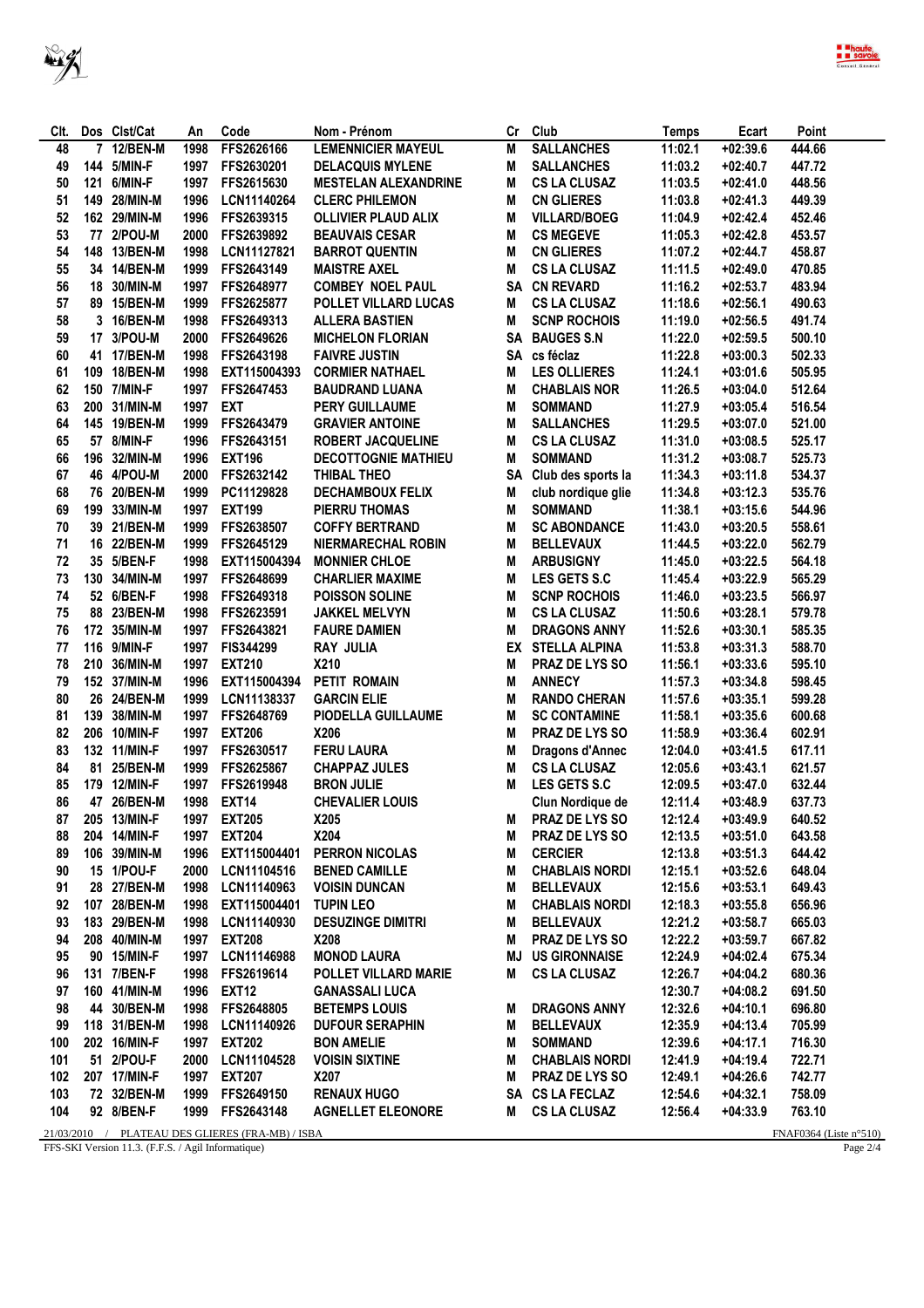

| Clt.     |     | Dos Clst/Cat | An   | Code                               | Nom - Prénom                    | Cr        | Club                 | Temps   | Ecart      | Point         |
|----------|-----|--------------|------|------------------------------------|---------------------------------|-----------|----------------------|---------|------------|---------------|
| 105      |     | 103 5/POU-M  | 2000 | LCN11138351                        | <b>NICOD AUGUSTIN</b>           | M         | <b>RANDO CHERAN</b>  | 12:58.0 | $+04:35.5$ | 767.56        |
| 106      |     | 96 33/BEN-M  | 1999 | PC11131906                         | <b>GALLARDO ANTHONY</b>         | M         | club nordique des    | 12:59.7 | $+04:37.2$ | 772.30        |
| 107      |     | 45 9/BEN-F   | 1998 | LCN11138340                        | <b>GARCIN LAURIANNE</b>         | M         | <b>RANDO CHERAN</b>  | 13:07.2 | $+04:44.7$ | 793.19        |
| 108      | 141 | 34/BEN-M     | 1998 | LCN10414036                        | <b>MARTINEAU ERWAN</b>          | M         | <b>RANDO CHERAN</b>  | 13:12.1 | $+04:49.6$ | 806.85        |
| 109      |     | 163 35/BEN-M | 1998 | EXT115004400                       | <b>HISCOCK ANTOINE</b>          | M         | <b>ASO SNR</b>       | 13:13.7 | $+04:51.2$ | 811.30        |
| 110      |     | 10 36/BEN-M  | 1999 | LCN11127955                        | <b>HENRY GAETAN</b>             | M         | <b>CN GLIERES</b>    | 13:16.8 | $+04:54.3$ | 819.94        |
| 111      |     | 65 10/BEN-F  | 1999 | LCN11127604                        | <b>RAMAZ CLOTILDE</b>           | <b>SA</b> | <b>BAUGES S.N</b>    | 13:17.7 | $+04:55.2$ | 822.45        |
| 112      |     | 49 37/BEN-M  | 1998 | LCN10597839                        | <b>CLAUDE ANTONIN</b>           | M         | <b>RANDO CHERAN</b>  | 13:23.7 | $+05:01.2$ | 839.16        |
| 113      |     | 80 11/BEN-F  | 1998 | FFS2653776                         | <b>OLLIVIER PLAUD LEONIE</b>    | M         | <b>VILLARD/BOEG</b>  | 13:25.4 | $+05:02.9$ | 843.90        |
| 114      |     | 98 12/BEN-F  | 1999 | PC11131895                         | <b>DUCASTEL CANDICE</b>         | M         | Club Nordique de     | 13:27.3 | $+05:04.8$ | 849.19        |
| 115      |     | 182 13/BEN-F | 1999 | LCN11132611                        | <b>MERCIER MARINE</b>           | M         | <b>CN GLIERES</b>    | 13:27.9 | $+05:05.4$ | 850.87        |
| 116      |     | 105 18/MIN-F | 1997 | EXT <sub>3</sub>                   | <b>CHIAREL LAURIANE</b>         |           |                      | 13:31.2 | $+05:08.7$ | 860.06        |
| 117      |     | 69 19/MIN-F  | 1997 | LCN11140952                        | <b>TORNIER MELANIE</b>          | M         | <b>BELLEVAUX</b>     | 13:41.5 | $+05:19.0$ | 888.76        |
| 118      |     | 86 20/MIN-F  | 1996 | LCN11140248                        | TILLOY CHLOE                    | M         | <b>CN GLIERES</b>    | 13:51.2 | $+05:28.7$ | 915.78        |
| 119      |     | 60 21/MIN-F  | 1997 | LCN11138347                        | <b>NICOD APOLINE</b>            | М         | <b>RANDO CHERAN</b>  | 13:53.1 | $+05:30.6$ | 921.07        |
| 120      |     | 40 14/BEN-F  | 1998 | LCN11146397                        | <b>GOJON MELISSA</b>            | М         | <b>RANDO CHERAN</b>  | 14:01.9 | $+05:39.4$ | 945.59        |
| 121      |     | 78 38/BEN-M  | 1999 | <b>EXT10</b>                       | <b>FERU BASTIEN</b>             |           | vieugy               | 14:04.6 | $+05:42.1$ | 953.11        |
| 122      |     | 120 6/POU-M  | 2000 | FFS2649629                         | <b>DAVID TEOPHIN</b>            | SA        | <b>BAUGES S.N</b>    | 14:06.4 | $+05:43.9$ | 958.13        |
| 123      |     | 13 42/MIN-M  | 1996 | LCN11145888                        | <b>BOUVIER LUCAS</b>            | M         | <b>RANDO CHERAN</b>  | 14:07.0 | $+05:44.5$ | 959.80        |
| 124      |     | 30 7/POU-M   | 2000 | EXT115004399                       | <b>RIQUIER SIMON</b>            | М         | <b>THORENS-GLIER</b> | 14:08.7 | $+05:46.2$ | 964.54        |
| 125      |     | 190 39/BEN-M | 1999 | LCN11146941                        | <b>BILLET MATHIAS</b>           | MJ        | <b>US GIRON</b>      | 14:11.5 | $+05:49.0$ | 972.34        |
| 126      |     | 22 8/POU-M   | 2000 | EXT115004386                       | <b>JAQUENOUD ARNO</b>           | ET        | <b>STELLA ALPINA</b> | 14:14.3 | $+05:51.8$ | 980.14        |
| 127      |     | 73 43/MIN-M  | 1997 | EXT115004391                       | <b>FERRY AURELIEN</b>           | М         | <b>NAVES-PARMELA</b> | 14:15.6 | $+05:53.1$ | 983.76        |
| 128      |     | 54 3/POU-F   | 2000 | EXT <sub>1</sub>                   | <b>ZURFLUH AUDREY</b>           |           | <b>CAF REGNIER</b>   | 14:16.2 | $+05:53.7$ | 985.43        |
| 129      |     | 209 9/POU-M  | 2000 | <b>EXT209</b>                      | X209                            | М         | PRAZ DE LYS SO       | 14:16.5 | $+05:54.0$ | 986.27        |
| 130      |     | 147 22/MIN-F | 1997 | EXT <sub>2</sub>                   | <b>BRIFFOD AURORE</b>           |           | <b>CAF Reignier</b>  | 14:17.4 | $+05:54.9$ | 988.78        |
| 131      |     | 142 10/POU-M | 2000 | LCN11139776                        | <b>BUINOUD AUGUSTIN</b>         | М         | <b>BELLEVAUX</b>     | 14:25.1 | $+06:02.6$ | 1010.23       |
| 132      |     | 123 23/MIN-F | 1997 | FFS2644170                         | <b>JOND LOUISA</b>              | M         |                      |         | $+06:03.5$ | 1012.74       |
|          |     |              |      |                                    |                                 |           | <b>SALLANCHES</b>    | 14:26.0 |            |               |
| 133      |     | 24 40/BEN-M  | 1999 | LCN11140950                        | <b>PASQUIER JULIEN</b>          | M<br>M    | <b>BELLEVAUX</b>     | 14:27.0 | $+06:04.5$ | 1015.52       |
| 134      |     | 125 41/BEN-M | 1999 | EXT115004394                       | <b>PETIT LORIS</b>              |           | <b>ANNECY</b>        | 14:42.3 | $+06:19.8$ | 1058.15       |
| 135      |     | 8 4/POU-F    | 2000 | LCN10488313                        | <b>ROUSSIN CAMILLE</b>          | M         | <b>SALLANCHES</b>    | 14:43.8 | $+06:21.3$ | 1062.33       |
| 136      |     | 201 24/MIN-F | 1997 | <b>EXT201</b>                      | <b>BIANCO MELANIE</b>           | M         | <b>SOMMAND</b>       | 14:47.4 | $+06:24.9$ | 1072.36       |
| 137      |     | 91 11/POU-M  | 2000 | LCN11100808                        | <b>CLAUDE EDOUARD</b>           | M         | <b>RANDO CHERAN</b>  | 15:08.5 | $+06:46.0$ | 1131.14       |
| 138      |     | 158 44/MIN-M | 1997 | EXT115004392                       | <b>DEHARVENG JOSEPH</b>         | M         | <b>ANNECY</b>        | 15:09.0 | $+06:46.5$ | 1132.54       |
| 139      |     | 167 12/POU-M | 2000 | EXT115004399                       | <b>BOUVARD MATHIEU</b>          | M         | <b>THORENS-GLIER</b> | 15:11.8 | $+06:49.3$ | 1140.34       |
| 140      |     | 56 15/BEN-F  | 1998 | EXT115004392                       | <b>REYDET EMELINE</b>           | M         | <b>LES OLLIERES</b>  | 15:13.0 | $+06:50.5$ | 1143.68       |
| 141      |     | 111 42/BEN-M | 1999 | LCN11149550                        | <b>CONVERSET MAXIME</b>         | M         | <b>BELLEVAUX</b>     | 15:19.3 | $+06:56.8$ | 1161.23       |
| 142      |     | 14 16/BEN-F  | 1998 | FIS429472                          | <b>MEYLAN MORGANE</b>           | ET        | <b>STELLA ALPINA</b> | 15:31.9 | $+07:09.4$ | 1196.34       |
| 143      |     | 87 17/BEN-F  | 1999 | EXT115004400                       | <b>MEUNIER CECILE</b>           | М         | <b>CN GLIERES</b>    | 15:33.5 | $+07:11.0$ | 1200.80       |
| 144      |     | 155 43/BEN-M |      | 1999 EXT115004398 VOISOT LOIC      |                                 | M         | <b>ANNECY LE VX</b>  | 15:42.7 | $+07:20.2$ | 1226.43       |
| 145      |     | 67 5/POU-F   |      |                                    | 2000 EXT115004399 DAUMET CLAIRE | M         | <b>THORENS-GLIER</b> | 15:54.5 | $+07:32.0$ | 1259.30       |
| 146      |     | 1 44/BEN-M   | 1999 | LCN11136808                        | <b>DUBOIS THOMAS</b>            | M         | <b>CN GLIERES</b>    | 16:04.9 | +07:42.4   | 1288.28       |
| 147      |     | 137 6/POU-F  | 2000 | LCN10488315                        | <b>SOCQUET VALENTINE</b>        | M         | <b>SALLANCHES</b>    | 16:17.3 | $+07:54.8$ | 1322.83       |
| 148      |     | 140 13/POU-M | 2000 | EXT115004399                       | <b>DEPREZ ESTEBAN</b>           | M         | <b>THORENS-GLIER</b> | 16:24.6 | $+08:02.1$ | 1343.16       |
| 149      |     | 68 18/BEN-F  | 1999 | EXT8                               | <b>MOREL ANOUCK</b>             |           |                      | 16:24.9 | $+08:02.4$ | 1344.00       |
| 150      |     | 170 45/BEN-M | 1999 |                                    | EXT115004400 HUMBERT MAX        | M         | <b>THORENS-GLIER</b> | 16:25.2 | $+08:02.7$ | 1344.84       |
| 151      |     | 165 19/BEN-F | 1999 |                                    | EXT115004400 CONSTANTIN LAURIE  | M         | <b>CN GLIERES</b>    | 16:29.5 | $+08:07.0$ | 1356.82       |
| 152      |     | 19 7/POU-F   | 2000 |                                    | EXT115004392 REYDET ANNABELLE   | M         | <b>LES OLLIERES</b>  | 16:41.3 | $+08:18.8$ | 1389.69       |
| 153      |     | 82 46/BEN-M  | 1999 | LCN11146401                        | <b>TRANCHANT ERWAN</b>          | M         | <b>RANDO CHERAN</b>  | 16:44.2 | $+08:21.7$ | 1397.77       |
| 154      |     | 153 14/POU-M | 2000 | EXT115004399 CONTAT AXEL           |                                 | M         | <b>THORENS-GLIER</b> | 17:03.3 | $+08:40.8$ | 1450.99       |
| 155      |     | 27 8/POU-F   | 2000 | <b>EXT115004386 RAY LIVIA</b>      |                                 |           | ET STELLA ALPINA     | 17:06.8 | $+08:44.3$ | 1460.74       |
| 156      |     | 143 45/MIN-M | 1996 | EXT115004393                       | <b>MAXENTI JEREMY</b>           | M         | <b>THORENS GLIER</b> | 17:23.6 | $+09:01.1$ | 1507.54       |
| 157      |     | 104 9/POU-F  | 2000 | EXT115004386                       | MARIA NOZDRINA                  |           | ET STELLA ALPINA     | 17:30.3 | $+09:07.8$ | 1526.21       |
| 158      |     | 53 20/BEN-F  | 1998 | EXT5                               | <b>QUENISSET LISA</b>           |           |                      | 17:35.3 | $+09:12.8$ | 1540.14       |
| 159      |     | 32 21/BEN-F  | 1999 | LCN37 17 529                       | <b>HEURTAULT JULIETTE</b>       |           | Groisy               | 17:39.6 | $+09:17.1$ | 1552.12       |
| 160      |     | 154 15/POU-M | 2000 |                                    | EXT115004399 LEBLONDEL LOUIS    | M         | <b>THORENS-GLIER</b> | 17:48.4 | $+09:25.9$ | 1576.64       |
| 161      |     | 110 10/POU-F | 2000 | EXT <sub>6</sub>                   | <b>QUENISSET CAMILLE</b>        |           |                      | 18:07.3 | $+09:44.8$ | 1629.29       |
| 21/02/20 |     |              |      | <b>TRAILDRCOLUDECODA MDV (ICD)</b> |                                 |           |                      |         |            | TNTATO2CAAT1. |

 $\frac{\,21/03/2010\quad/\quad \text{PLATEAU DES GLIERES (FRA-MB)\,/\,ISBA}}{\,FFS\text{-}SKI\ \text{Version}\ 11.3\,.\,(F.F.S./\ \text{Agil}\ \text{Informatique})}$ 

FNAF0364 (Liste n°510)<br>Page  $3/4$